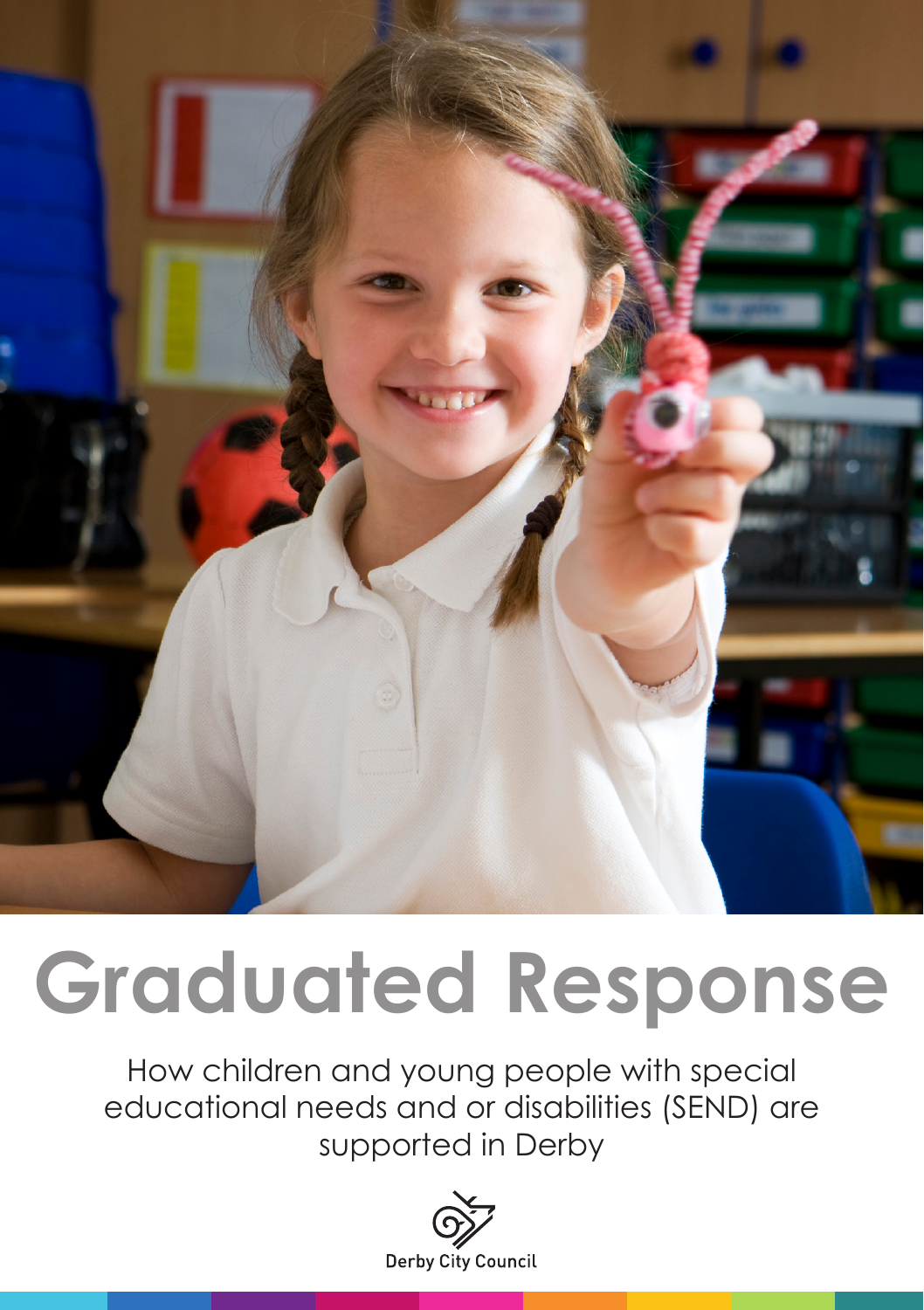# **Graduated Response - Information for parents and carers**

This leaflet tells you all about the support that you and a child or young person can expect to receive if a child or young person needs more help to reach their full potential. The Graduated Response is Derby City Council's approach to improving the support and outcomes for children and young people aged 0-25 years who have, or may have, SEND.

The Graduated Response will be delivered by early year's childcare providers, schools and post 16 education providers to support children and young people who have, or who may have, Special Educational Needs or Disabilities (SEND). The Graduated Response helps all providers, specialist and mainstream, to plan how you and they can work together and achieve best outcomes for individual children and young people.

### **Areas of Need**

The type and level of support required for a child or young person will depend on their needs. The broad areas of need considered are:

- **• Communication and Interaction** difficulties with speech and language development.
- **• Cognition and Learning** where children and young people learn differently than their peers and have difficulties accessing learning and social opportunities.
- **• Social, Emotional and Mental Health** difficulties with emotional regulation and/or social interaction and/or are experiencing mental health problems.
- **Sensory and Physical** sensory impairments such as visual and hearing, and physical disabilities.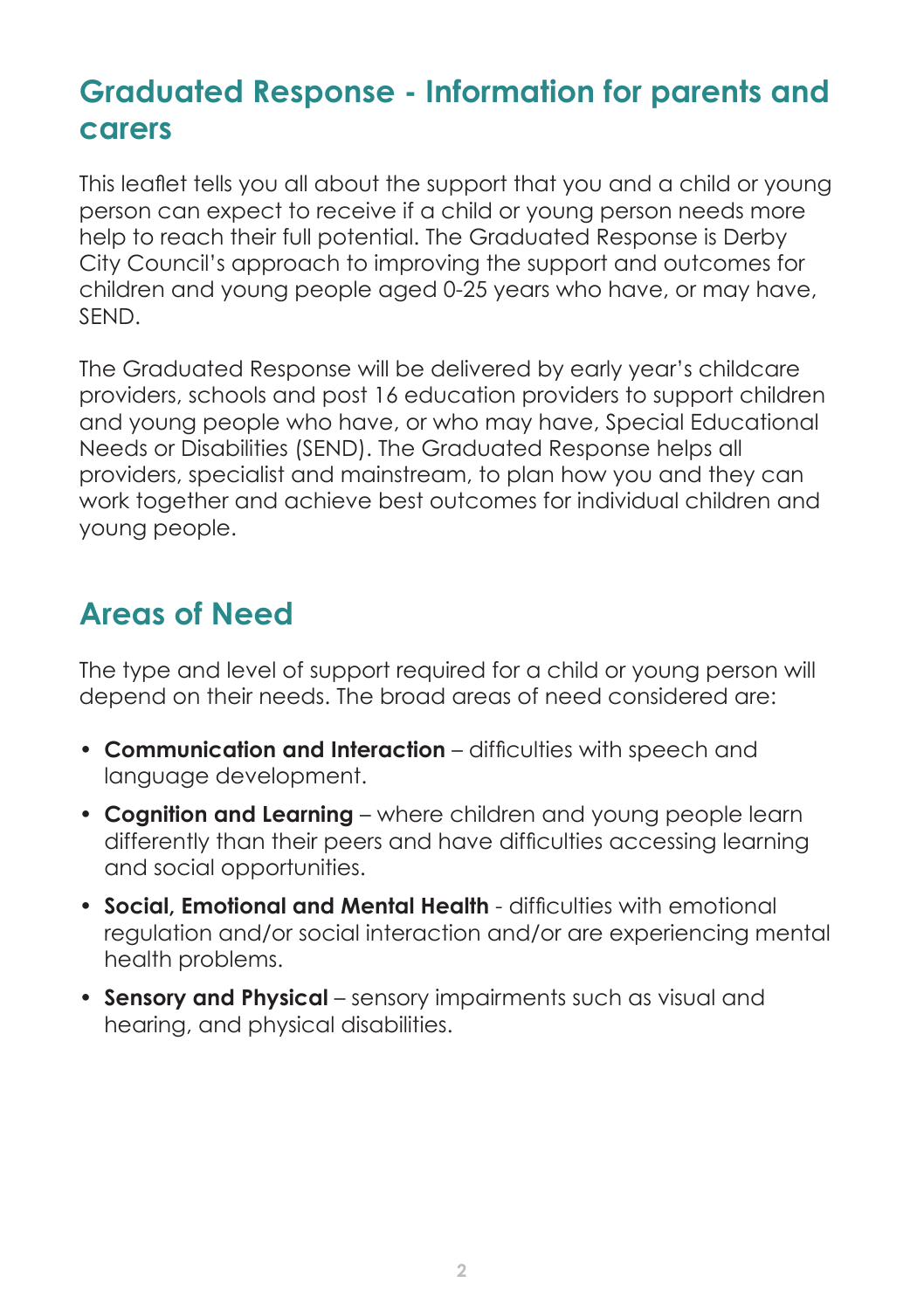# **What is the Graduated Response?**

The SEND Code of Practice 2015 explicitly states that children and young people with SEND should have their needs met and outcomes achieved in a mainstream education setting however it also acknowledges that a specialist school may be a better choice for a child or young person.

The Code of Practice key principals confirm that the views, wishes and feelings of the child, young person and the child's parents/carers must be sought. It emphasises the importance of the child or young person, and the child's parents, participating as fully as possible in decisions, and being provided with the information and support necessary to enable participation in those discussions.

The provider may create a Graduated Response file which is a approach that can be used with you to record a child's or young person's strengths and needs and will identify outcomes for a child or young person that will be agreed with you. The Graduated Response file can also be used to record details of meetings, action plans and targets set, the Special Educational Needs Co-ordinator (SENco) will review the information held in the file with you regularly.

The Graduated Response expects providers to make full use of all their resources and expertise before accessing increasingly specialist expertise.

The Graduated Response follows four stages of action: Assess, Plan, Do, Review, as outlined in the SEND Code of Practice.

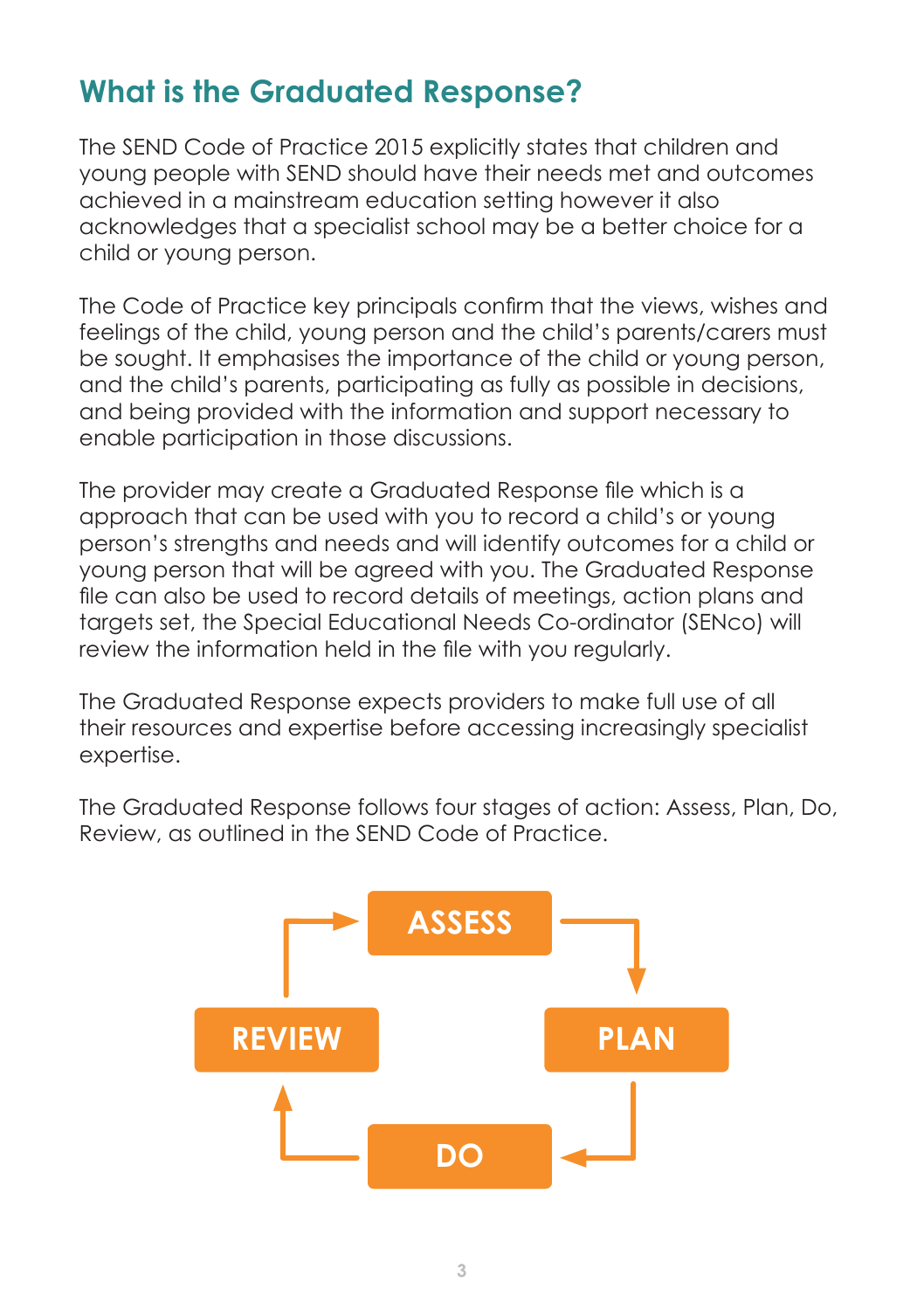# **Graduated Response flow chart**

The flow chart gives an overview of the support that will be offered, each step is explained on the next page:



nvolve student, parents, carers throughout the process **Involve student, parents, carers throughout the process**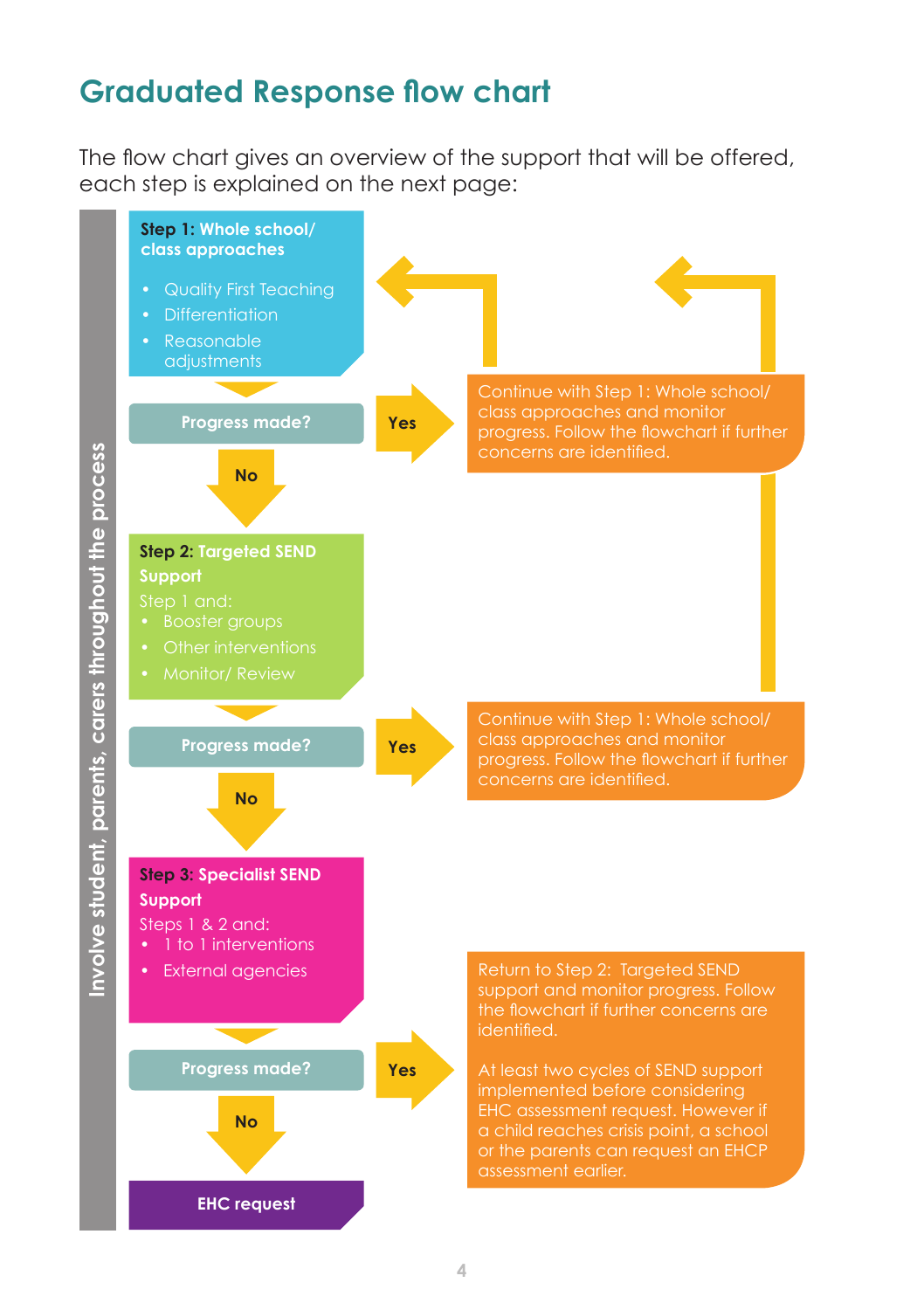# **Step 1 - Quality First Teaching (QFT)**

QFT provides the appropriate learning opportunities to all children and young people, whatever their individual needs. It is the first step of the Graduated Response when supporting children and young people who have, or may have, SEND. Staff knowledge and understanding of SEND is a key factor to QFT. Knowledge of the SEND Code of Practice 2015 and The Equalities Act 2010 is also essential.

QFT involves a child or young person-centred approach to address their needs and includes, making suitable adaptations, agreeing consistent routines and boundaries and having clear strategies in place to enable the child or young person to continue to learn and develop in their mainstream setting.

# **Step 2 - Targeted SEND Support**

If a child or young person has received QFT, differentiated teaching and learning experiences but has not made the expected progress and requires additional support in school/setting, Targeted SEND Support is offered.

The adaptations and additional support that are made as part of Targeted SEND Support are delivered by the early year's childcare provider, school or post 16 education provider and can include:

- Small group support.
- Booster classes for school age children and young people.
- Adult support, for example, during break and dinner times.
- Use of the 'assess, plan, do, review' process with schools recording and monitoring how government funding has been spent to support your child's learning.

As a parent or carer, you will be informed of the support given and involved from the time when SEND was initially identified. Children and young people will also be involved in the process.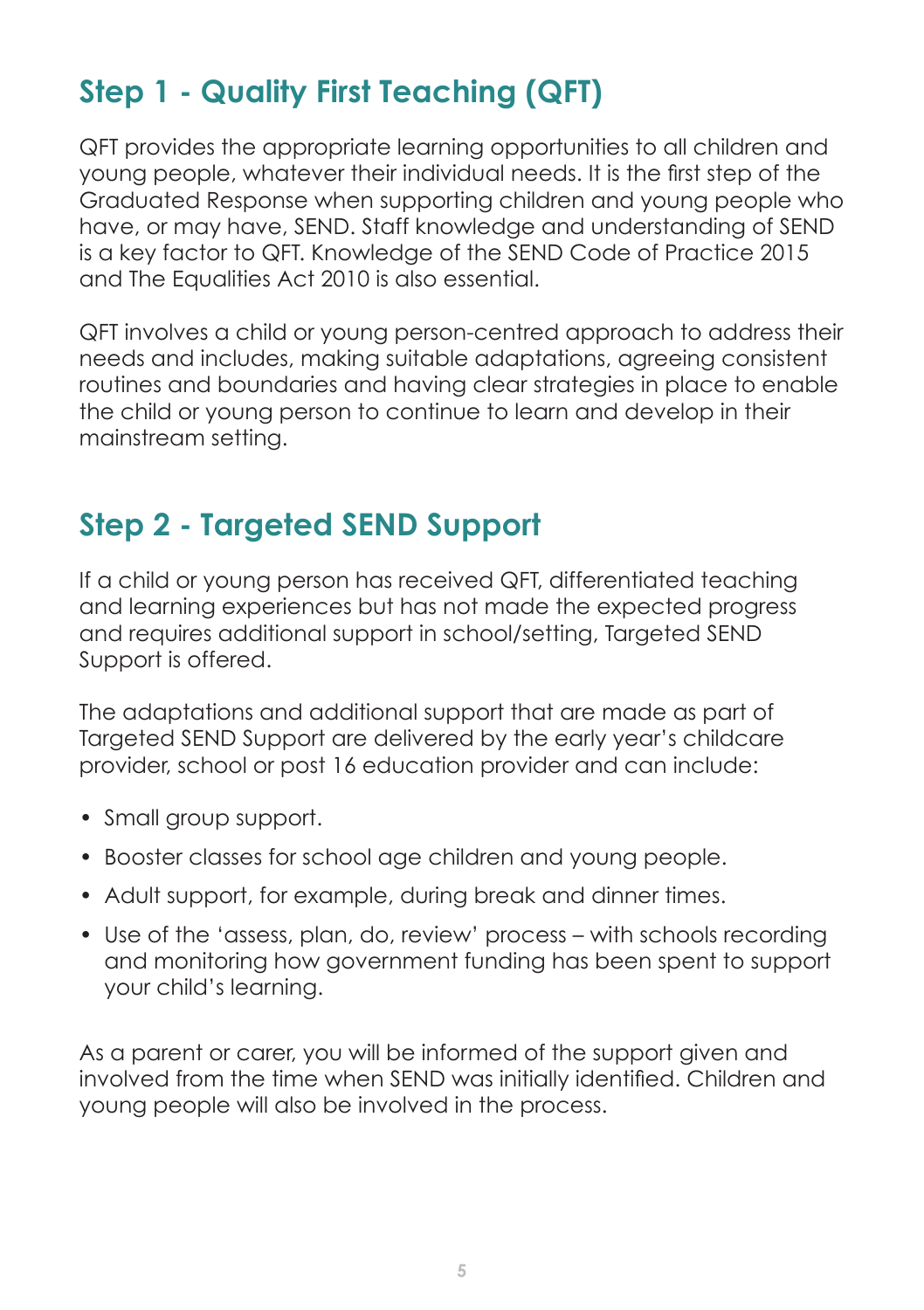# **Step 3 - Specialist SEND Support**

If Targeted SEND Support is not sufficient to meet a child or young person's SEND, then they will be helped through Specialist SEND Support. This decision will be made jointly with parents / carers, adults working closely with a child, and the child or young person, where appropriate.

Specialist SEND Support does not mean that a child or young person will be accessing specialist provision or any specific specialist service. It means that the early years childcare provider, school or post 16 education provider SENCO has made the decision to involve external agencies and/or request Locality Funding.

At this stage, a child or young person will be accessing everything that is available at Targeted SEND Support plus the involvement of external professionals and specialist interventions.

Specialist SEND Support might include:

- 1 to 1 interventions/programmes delivered by early year's childcare providers, school or post 16 education providers staff.
- Specialist advice from services such as STePS, Primary Behaviour Service, speech and language therapists.
- Training for childcare providers, schools or post 16 providers to better understand and support a child or young person.
- Specialist equipment.

The 'assess, plan, do, review' process will continue to be used and evidenced throughout this stage. If a child has needs which require support and intervention above and beyond Specialist SEND Support, then parents or carers, early years providers, schools or post 16 education providers can at any point in the Graduated Response request an Education, Health and Care needs assessment which may lead to an Education Health Care Plan (EHCP).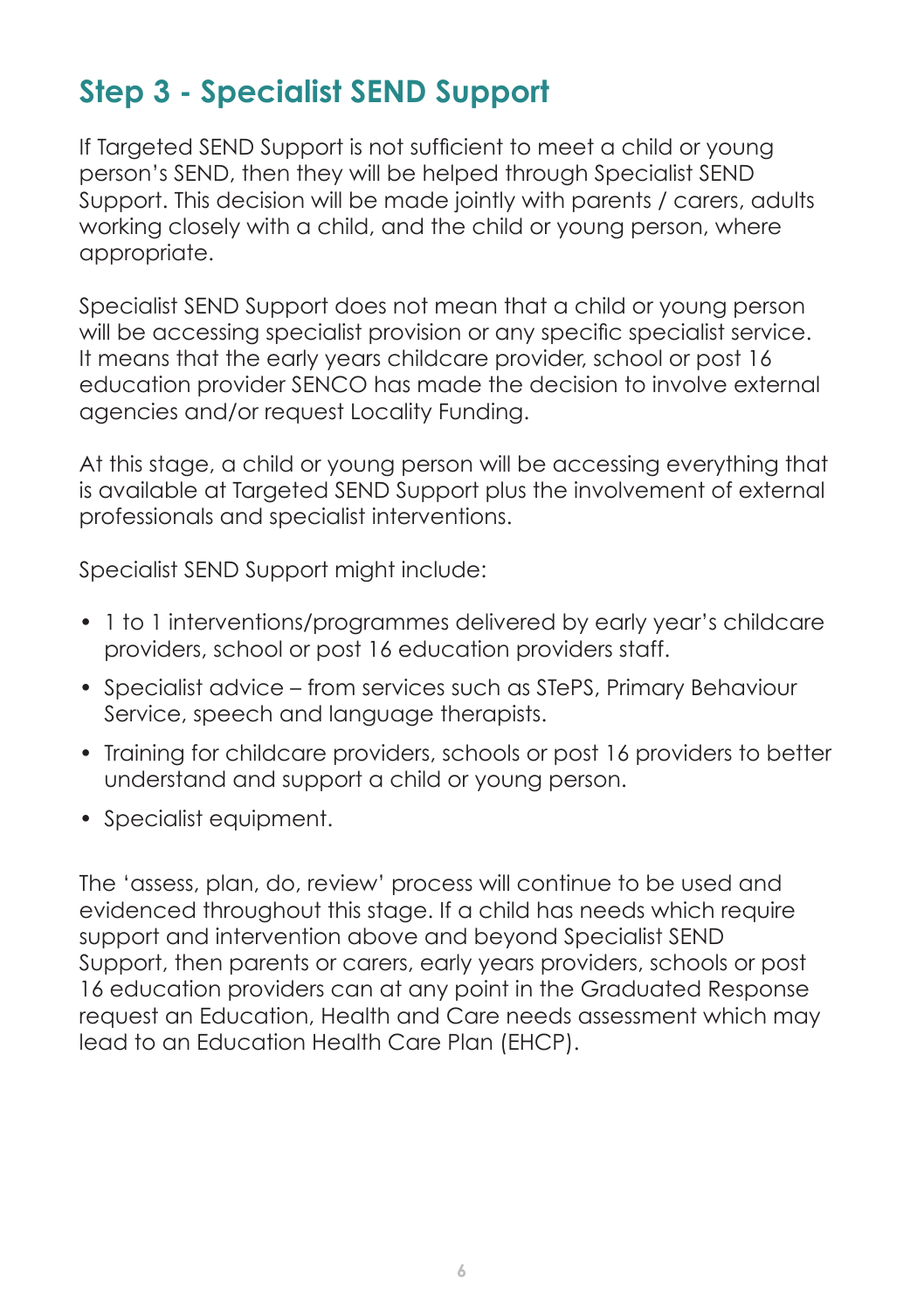# **Do you need more information about the Graduated Response?**

The **Local Offer** is an on-line information hub which provides guidance and advice on services for 0-25 year olds with special educational needs.

Web: www.derby.gov.uk/sendlocaloffer Email: local.offer@derby.gov.uk Facebook: DCCLocalOffer Phone: 01332 640758

**Derby SEND Information Advice and Support Service** (SENDIASS) offers free confidential, impartial information, advice and support for parents, children and young people up to the age of 25 years about special educational needs and disabilities. Web: www.derby.gov.uk/sendiass Email: SENDIASS@derby.gov.uk

Facebook: @DerbySENDIASS

Phone: 01332 641414